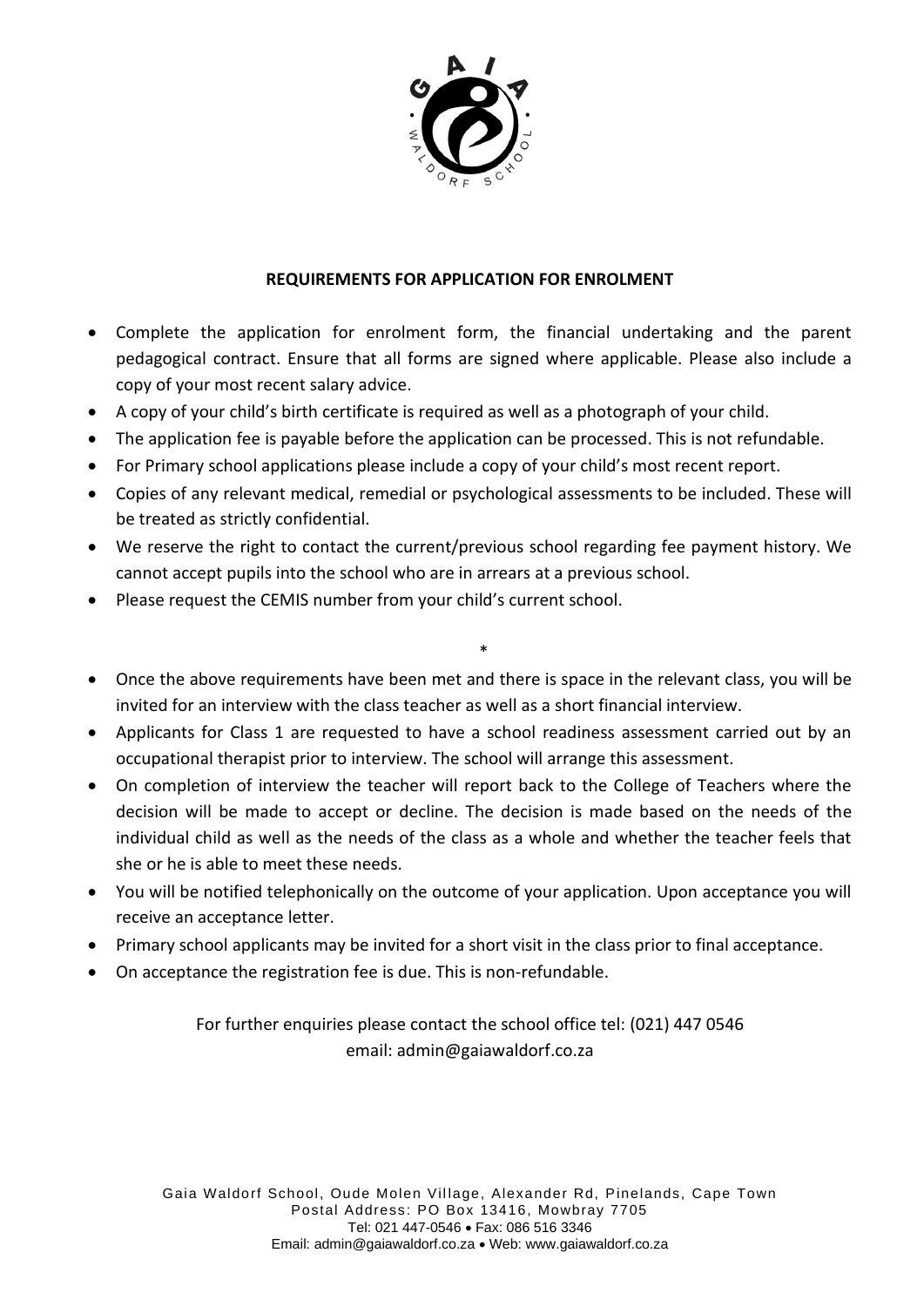

# APPLICATION FOR ENROLMENT APPLICATION FEE TO BE SENT BY EFT

(Please fill in all items in block letters)

| Particulars of Pupil                                                                                                                   |          |                        |                         |          |  |       |                      |                                                      |            |       |
|----------------------------------------------------------------------------------------------------------------------------------------|----------|------------------------|-------------------------|----------|--|-------|----------------------|------------------------------------------------------|------------|-------|
| Surname                                                                                                                                |          |                        |                         |          |  |       |                      | Date of Birth (Provide<br>copy of birth certificate) |            |       |
| First names                                                                                                                            |          |                        |                         | Age      |  |       |                      |                                                      |            |       |
| <b>Preferred Name</b>                                                                                                                  |          |                        |                         |          |  |       | Gender               |                                                      |            |       |
| To be admitted to class                                                                                                                |          |                        |                         |          |  |       | From Year            |                                                      |            |       |
| Previous / Current School<br>and contact details                                                                                       |          |                        |                         |          |  |       | <b>Present Class</b> |                                                      |            |       |
| Are any monies owed to<br>current/previous school?                                                                                     |          |                        |                         |          |  |       |                      | <b>ID Number</b>                                     |            |       |
| Home Language                                                                                                                          |          |                        |                         | Religion |  |       |                      | Nationality                                          |            |       |
| Race (We are required to provide the Department of Education with this information and it should be determined by the parent/guardian) |          |                        |                         |          |  |       |                      |                                                      |            |       |
| Black/African                                                                                                                          | Coloured | Indian                 |                         |          |  | Asian |                      | White                                                |            | Other |
| Learning / adjustment problems                                                                                                         |          |                        |                         |          |  |       |                      |                                                      |            |       |
|                                                                                                                                        |          |                        |                         |          |  |       |                      |                                                      |            |       |
| General health                                                                                                                         |          |                        |                         |          |  |       |                      |                                                      |            |       |
| Relevant medical history                                                                                                               |          |                        |                         |          |  |       |                      |                                                      |            |       |
| Allergies                                                                                                                              |          |                        |                         |          |  |       |                      |                                                      |            |       |
| Current medication / treatment / therapy                                                                                               |          |                        |                         |          |  |       |                      |                                                      |            |       |
| Medical<br>Name of Fund<br>Aid:                                                                                                        |          |                        | Principal member's name |          |  |       |                      |                                                      | M. Aid No. |       |
| Doctor's name                                                                                                                          |          |                        |                         |          |  |       | Telephone No         |                                                      |            |       |
| Are there siblings at the school?                                                                                                      |          | If yes, which classes? |                         |          |  |       |                      |                                                      |            |       |
| <b>Other Contact Person</b>                                                                                                            |          |                        |                         |          |  |       |                      |                                                      |            |       |
| Name of contact person                                                                                                                 |          |                        |                         |          |  |       |                      |                                                      |            |       |
| Relationship to pupil                                                                                                                  |          |                        |                         |          |  |       |                      |                                                      |            |       |
| Telephone number (school hours)                                                                                                        |          |                        |                         |          |  |       |                      |                                                      |            |       |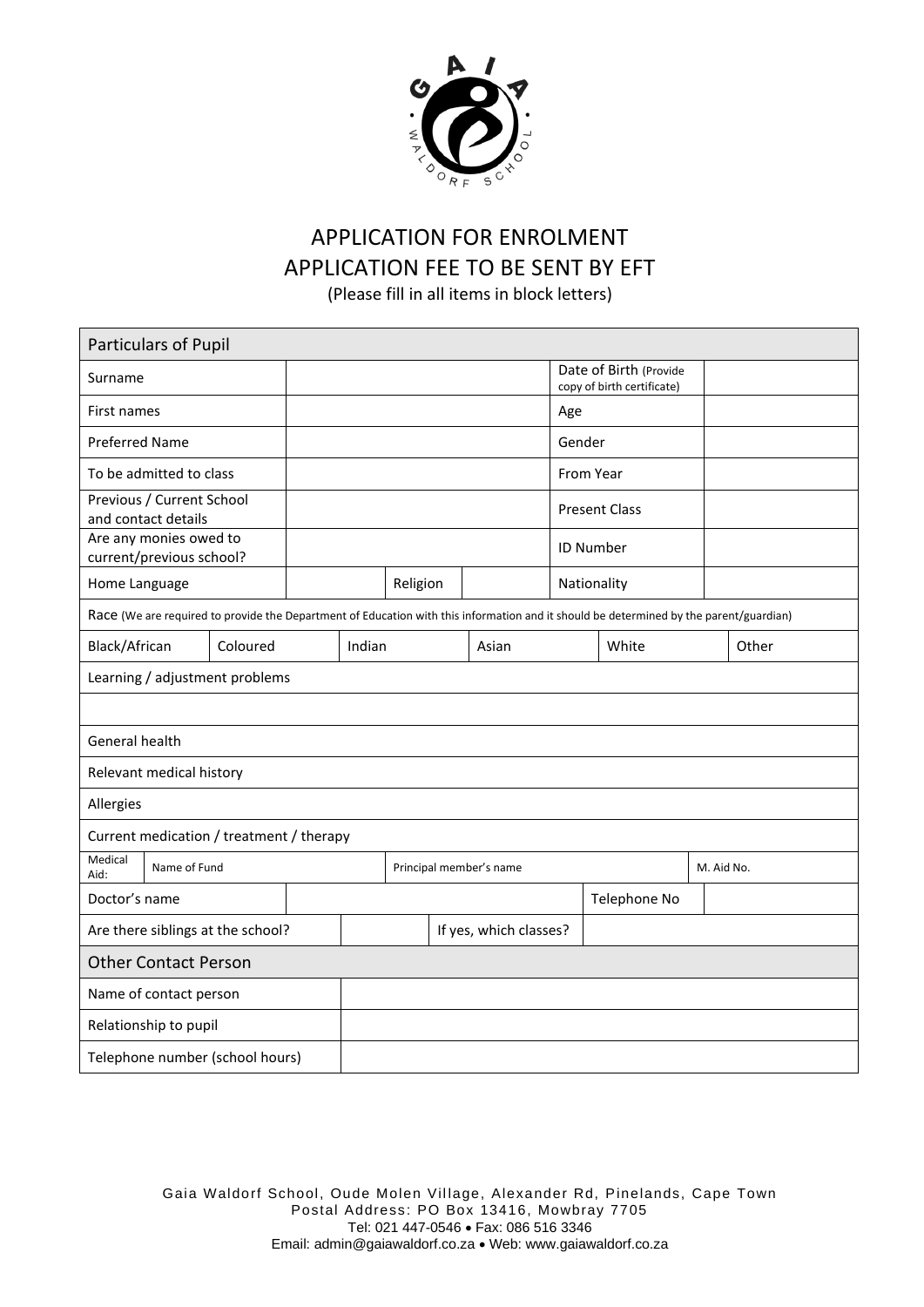| Particulars of Parents/Guardian                                                           |                 |                    |            |                 |                    |         |
|-------------------------------------------------------------------------------------------|-----------------|--------------------|------------|-----------------|--------------------|---------|
|                                                                                           |                 | Parent/ Guardian 1 |            |                 | Parent/ Guardian 2 |         |
| Surname                                                                                   |                 |                    |            |                 |                    |         |
| <b>First Name</b>                                                                         |                 |                    |            |                 |                    |         |
| Title                                                                                     |                 |                    |            |                 |                    |         |
| <b>Marital Status</b><br>(married/divorced/single)                                        |                 |                    |            |                 |                    |         |
|                                                                                           |                 |                    |            |                 |                    |         |
| <b>Home Address</b>                                                                       |                 |                    |            |                 |                    |         |
|                                                                                           |                 |                    |            |                 |                    |         |
| Postal Code                                                                               |                 |                    |            |                 |                    |         |
| <b>Postal Address</b>                                                                     |                 |                    |            |                 |                    |         |
|                                                                                           |                 |                    |            |                 |                    |         |
|                                                                                           |                 |                    |            |                 |                    |         |
| Postal Code                                                                               |                 |                    |            |                 |                    |         |
| Home Tel No                                                                               |                 |                    |            |                 |                    |         |
| Cell no                                                                                   |                 |                    |            |                 |                    |         |
| <b>Email Address</b>                                                                      |                 |                    |            |                 |                    |         |
| Occupation/Profession                                                                     |                 |                    |            |                 |                    |         |
| <b>Business Name</b>                                                                      |                 |                    |            |                 |                    |         |
| <b>Business Address</b>                                                                   |                 |                    |            |                 |                    |         |
|                                                                                           |                 |                    |            |                 |                    |         |
|                                                                                           |                 |                    |            |                 |                    |         |
| Postal Code                                                                               |                 |                    |            |                 |                    |         |
| <b>Business Tel No</b>                                                                    |                 |                    |            |                 |                    |         |
| <b>Business Email Address</b>                                                             |                 |                    |            |                 |                    |         |
| <b>Preferred Email</b>                                                                    | <b>Business</b> | or                 | Private    | <b>Business</b> | or                 | Private |
| <b>Account Details</b>                                                                    |                 |                    |            |                 |                    |         |
| Who undertakes the payment of your school fees?                                           |                 |                    |            |                 |                    |         |
|                                                                                           |                 |                    |            |                 |                    |         |
| How did you hear about the School.<br>(Advert, Brochure, Friend, Internet, Fair, Other)   |                 |                    |            |                 |                    |         |
| May the School use your telephone numbers and preferred email address for internal school |                 |                    |            |                 |                    |         |
| communication? Indicate with a $\checkmark$                                               |                 |                    |            |                 |                    |         |
|                                                                                           |                 |                    | <b>YES</b> | $\mathsf{L}$    | <b>NO</b>          | l 1     |
|                                                                                           |                 |                    |            |                 |                    |         |

Signature of Applicant…………………………......................………………… Date……………….................……………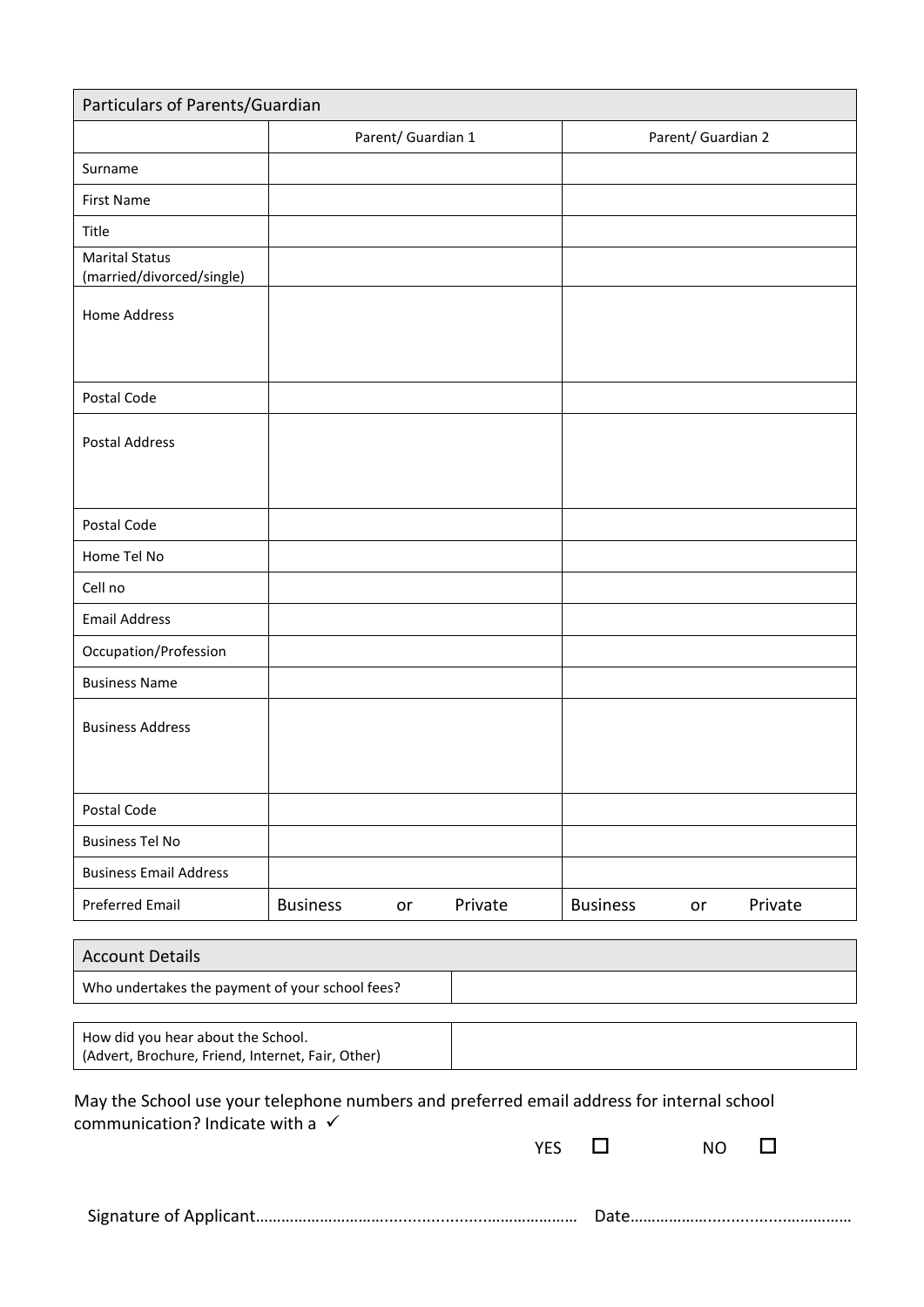

# FINANCIAL UNDERTAKING (CONFIDENTIAL) This form is to be accompanied by the latest 3-month bank statements and latest salary advice. (Please answer all questions.)

| Particulars of Pupil |  |                       |  |  |  |
|----------------------|--|-----------------------|--|--|--|
| Surname              |  | Date of Birth         |  |  |  |
| <b>Full Names</b>    |  | Gender                |  |  |  |
| Class applying for   |  | <b>Admission Date</b> |  |  |  |

| Particulars of Parents/Guardian                             |        |                                                             |         |                      |           |       |
|-------------------------------------------------------------|--------|-------------------------------------------------------------|---------|----------------------|-----------|-------|
| Marital status of parents:                                  | Single |                                                             | Married | Divorced             | Separated |       |
| Is the child:                                               |        | From this<br>marriage                                       | From    | previous<br>marriage | Adopted   | Other |
| If the above answer is other, please give details           |        |                                                             |         |                      |           |       |
| With whom does the child live?                              |        |                                                             |         |                      |           |       |
| Parent/ Guardian/ Person responsible<br>for payment of fees |        | Parent/ Guardian/ Person<br>responsible for payment of fees |         |                      |           |       |
| Surname                                                     |        |                                                             |         |                      |           |       |
| <b>First Name</b>                                           |        |                                                             |         |                      |           |       |
| ID Number                                                   |        |                                                             |         |                      |           |       |
| <b>Home Address</b>                                         |        |                                                             |         |                      |           |       |
| Postal Code                                                 |        |                                                             |         |                      |           |       |
| Home Tel No                                                 |        |                                                             |         |                      |           |       |
| <b>Postal Address</b>                                       |        |                                                             |         |                      |           |       |
| Postal Code                                                 |        |                                                             |         |                      |           |       |
| Cell no                                                     |        |                                                             |         |                      |           |       |
| <b>Email Address</b>                                        |        |                                                             |         |                      |           |       |
| Profession                                                  |        |                                                             |         |                      |           |       |
| <b>Employer/Business Name</b>                               |        |                                                             |         |                      |           |       |
| <b>Business Tel No</b>                                      |        |                                                             |         |                      |           |       |
| Monthly Income NETT                                         |        |                                                             |         |                      |           |       |
| Name of person responsible for fees                         |        |                                                             |         |                      |           |       |

Please turn over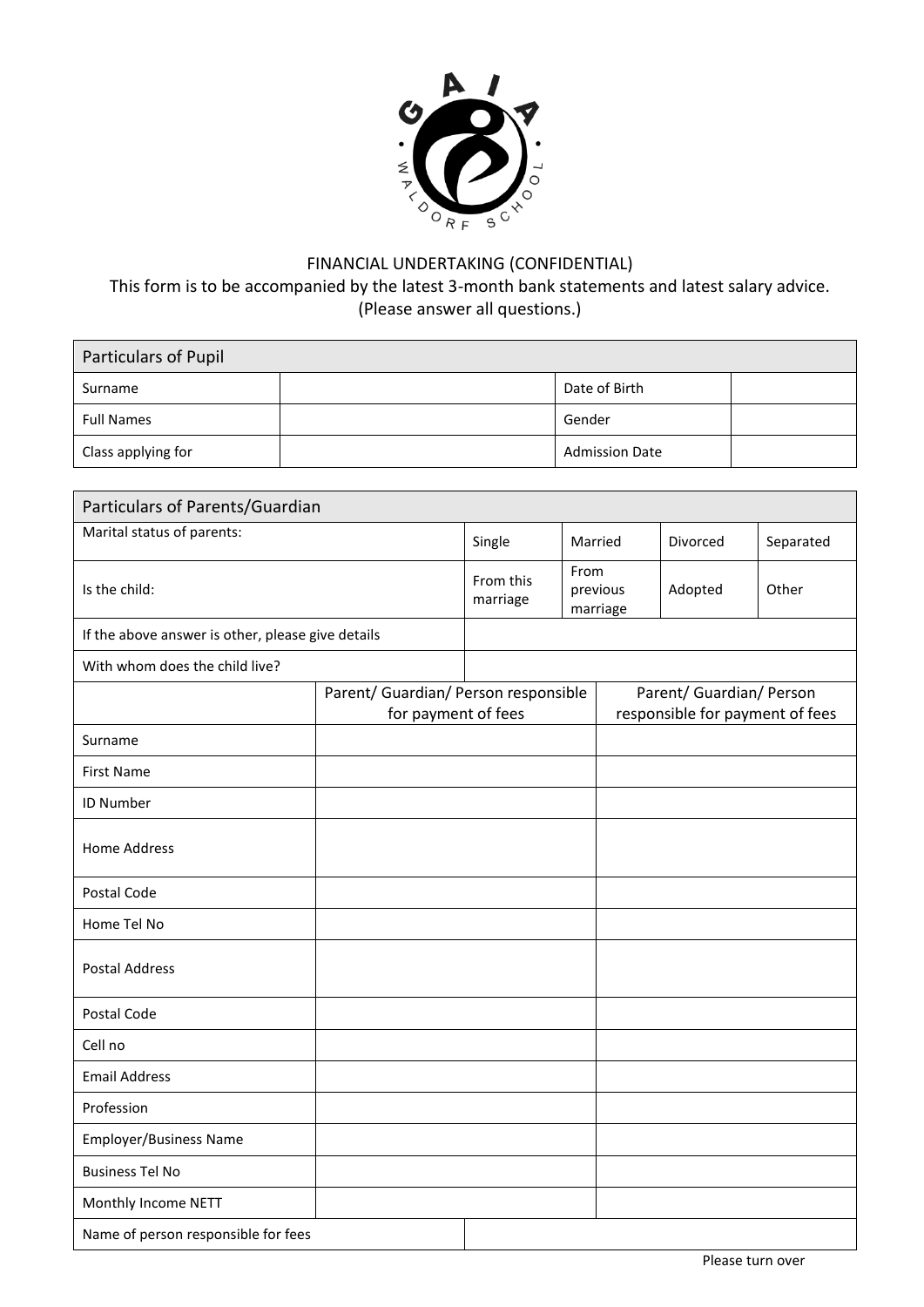#### **Please read carefully and sign**

#### **CONDITIONS OF PAYMENT OF FEES**

\_\_\_\_\_\_\_\_\_\_\_\_\_\_\_\_\_\_\_\_\_\_\_\_\_\_\_\_\_\_\_\_\_\_\_\_\_\_\_\_\_\_\_\_\_\_\_\_\_\_\_\_\_\_\_\_\_\_\_\_\_\_\_\_\_\_\_\_\_\_\_\_\_\_\_\_\_\_\_\_\_\_

\_\_\_\_\_\_\_\_\_\_\_\_\_\_\_\_\_\_\_\_\_\_\_\_\_\_\_\_\_\_\_\_\_\_\_\_\_\_\_\_\_\_\_\_\_\_\_\_\_\_\_\_\_\_\_\_\_\_\_\_\_\_\_\_\_\_\_\_\_\_\_\_\_\_\_\_\_\_\_\_\_\_

I/ We the undersigned (full names),

#### and

hereby agree and bind myself/ ourselves to Gaia Waldorf School and its Board of Trustees in terms of my/ our obligations set out in this agreement.

#### 1. Registration fee

Upon acceptance, parents / guardians/ person responsible for payment of fees will be required to pay a non-refundable registration fee applicable to the year of application.

#### 2. Fee Policy

It is the policy of Gaia Waldorf School that all school fees are paid in advance, by no later than the 1<sup>st</sup> of each month. Arrangements may be made to make fee payments monthly, termly or yearly in advance. The financial liquidity of Gaia Waldorf School is dependent on the prompt payment of school fees.

#### 3. Method of payment

#### Monthly debit order

I/we hereby acknowledge that a debit order form will be completed, allowing the school to deduct monthly school fees. This shall not apply should fees be paid annually or termly in advance.

#### 4. Non-payment of Fees

As per the South African National School's Act, BOTH parents are jointly and severally liable for school fees. This Act overrides all maintenance, court and divorce agreements. Parents and guardians in addition to any third party taking financial responsibility for fees shall be jointly and severally liable for such fees.

The following general rules and processes shall apply:

- (a) Fees paid after the 7th of the month will incur a penalty of R150
- (b) Partial or non-payment of fees after 30 days from the date of invoice will result in an automatic default. Parents and responsible third parties may request a mediation process to sign an Acknowledgement of Debt (AOD) on terms acceptable to the School.
- (c) Thereafter all current fee payments must be kept up to date and AOD terms strictly observed.
- (d) Any breach of the AOD terms together with current fees will result in your child not being readmitted to the school in the following month. As GAIA is a private school, it has the right to refuse attendance of a learner upon due process and notice.
- (e) If the breach of the AOD and the enrolment contract is not remedied within 72-hours of a letter of demand, the account will be handed over for legal proceedings and the Parents, guardian or responsible third party, as the case may be, shall be liable for all attorney's costs on a scale as between attorney and own client. A statement issued by the Board of Trustees of Gaia Waldorf School shall be sufficient proof of indebtedness.

#### 5. Probation period

Each child will be on a probation period of three months after which the class teacher together with the College of Teachers will make a final decision on the acceptance of the child. This period starts on the first school day the child attends.

#### 6. Parental participation

One of the unique features of a Waldorf school is that the school quite literally belongs to the parents.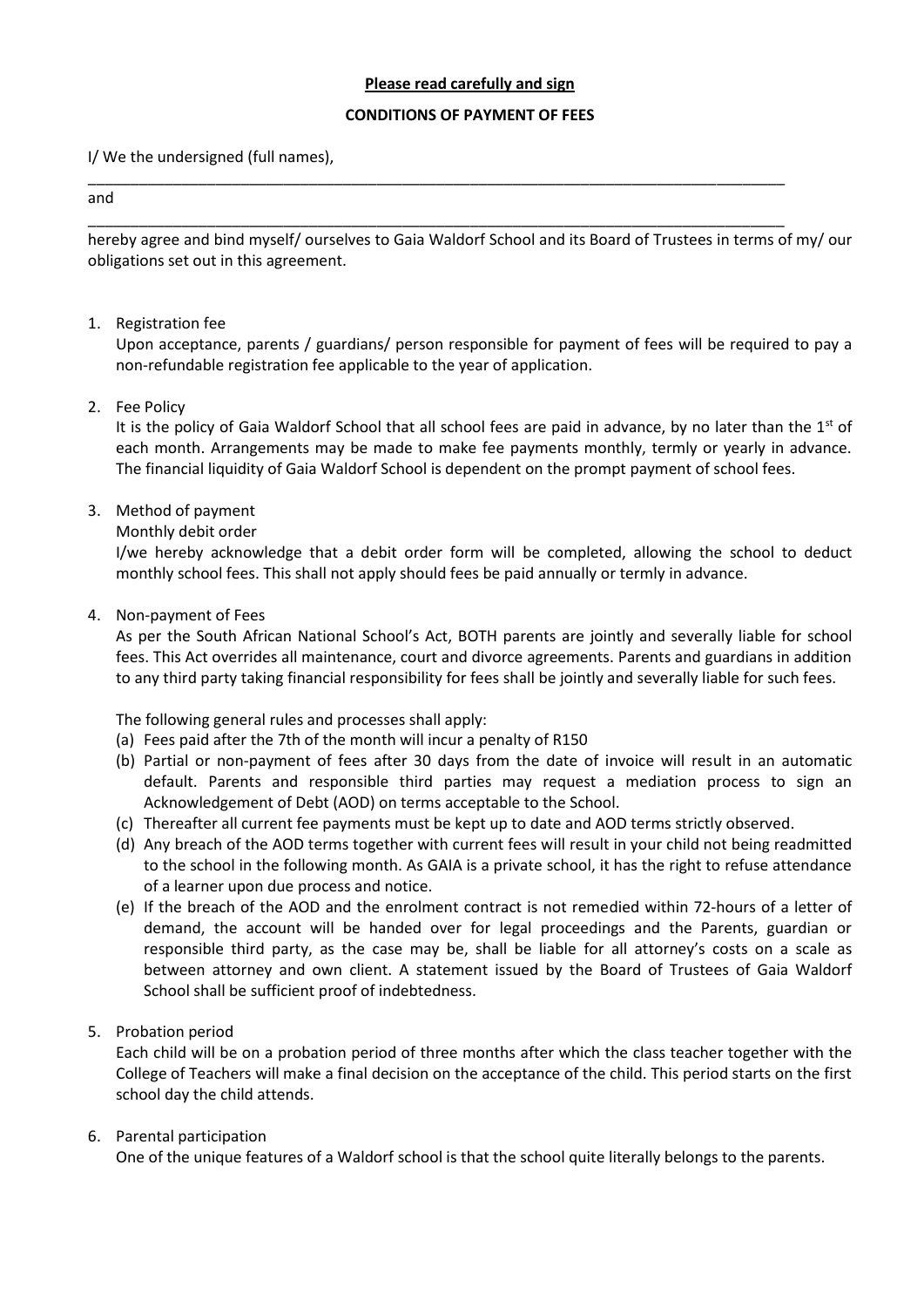We do not receive a government grant and as a result, we are responsible for the efficient running of our school. Because of this, parents are expected to become actively involved in the school's activities, mandate groups and indirectly their child's education. Parents are expected to participate in events, functions and parent meetings, when required, and to support the school whenever possible.

7. Declaration

Gaia Waldorf School reserves the right to make adjustments to the fees from time to time as it may deem fit. The person responsible for payment of fees hereby authorises the school to do a credit check on any parent or guardian should the school deem such a check necessary and report non-payment of fees to a credit registry and monitoring agency should fees be outstanding for 60 days or longer.

- 8. These conditions may be amended from time to time by written notice to the parents/ guardians/ person responsible for the payment of fees.
- 9. Domicilium

I/ we choose my/ our home address set out above as my/ our domicilium citandi et executandi and agree that I have the duty to inform Gaia waldorf school in writing should I/ we change my/ our domicilium address in the future. Any document or process served on the above address shall be accepted as proper service.

I/ we the undersigned have read and accept all conditions listed above.

| Name of person paying the school fees      | Signature | Date |
|--------------------------------------------|-----------|------|
| Name of person paying the school fees      | Signature | Date |
| Name of Gaia Waldorf School representative | Signature | Date |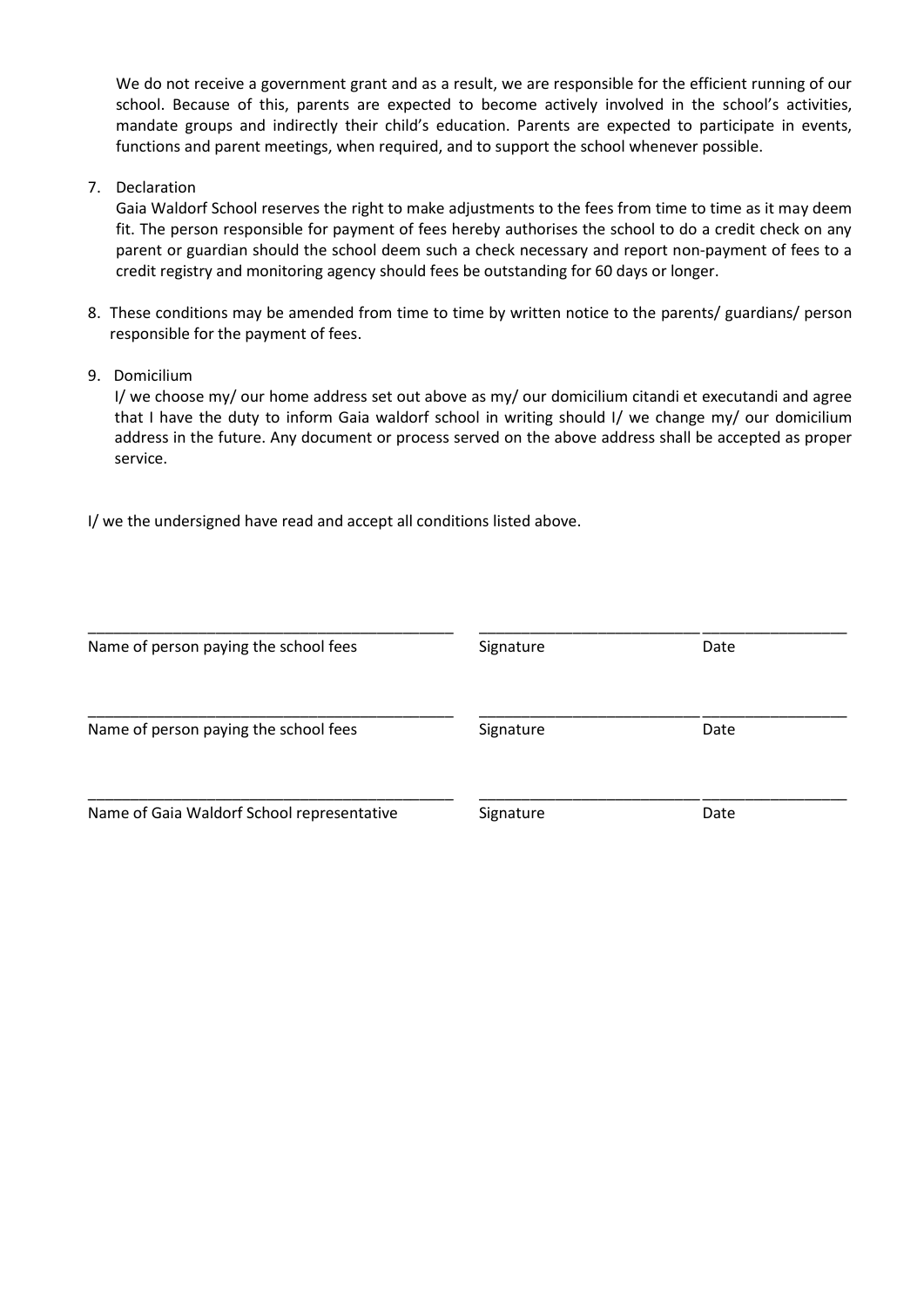

#### **GAIA WALDORF SCHOOL'S EXPECTATIONS OF PARENTS' SUPPORT**

To ensure your child's continued attendance at Gaia Waldorf School, the teachers would like you to acknowledge that you are aware of, and support these expectations:

#### Please ensure punctuality

|                    | Monday                             | Tuesdav           | Wednesday         | Thursday          | Friday            |  |  |  |
|--------------------|------------------------------------|-------------------|-------------------|-------------------|-------------------|--|--|--|
| PG and KG          | $8:00$ to $12:30$                  |                   |                   |                   |                   |  |  |  |
| Class 1 and 2      |                                    | $8:00$ to $12:30$ |                   |                   |                   |  |  |  |
| Class 3            | $8:00$ to $12:30$<br>8:00 to 13:45 |                   |                   |                   |                   |  |  |  |
| Class <sub>4</sub> | $8:00$ to $14:30$                  | 8:00 to 13:45     | $8:00$ to $14:30$ | 8:00 to 13:45     | $8:00$ to $12:30$ |  |  |  |
| Class 5; 6 and 7   | $8:00$ to $14:30$                  | 8:00 to 14:30     | $8:00$ to $14:30$ | $8:00$ to $14:30$ | 8:00 to 12:30     |  |  |  |

- Ensure that your child has enough sleep and comes to school rested late nights on Monday, Tuesday, Wednesday, Thursday and Sunday are to be avoided
- Follow correct channels of communication in the school see procedure in Parent Handbook
- Ensure that your child eats a healthy diet
- Cut down on electronic media TV, videos and computer games should be minimised
- Ensure that your child is appropriately dressed see clothing policy
- Do not expose your child to violent movies, videos or computer games
- If problems occur, please be in contact with your child's teacher
- Follow through with agreements made with your child's teacher
- Respect and care for the school and other people's property and possessions
- Acquaint yourself with and abide by the school rules
- Please support your child's home duties and homework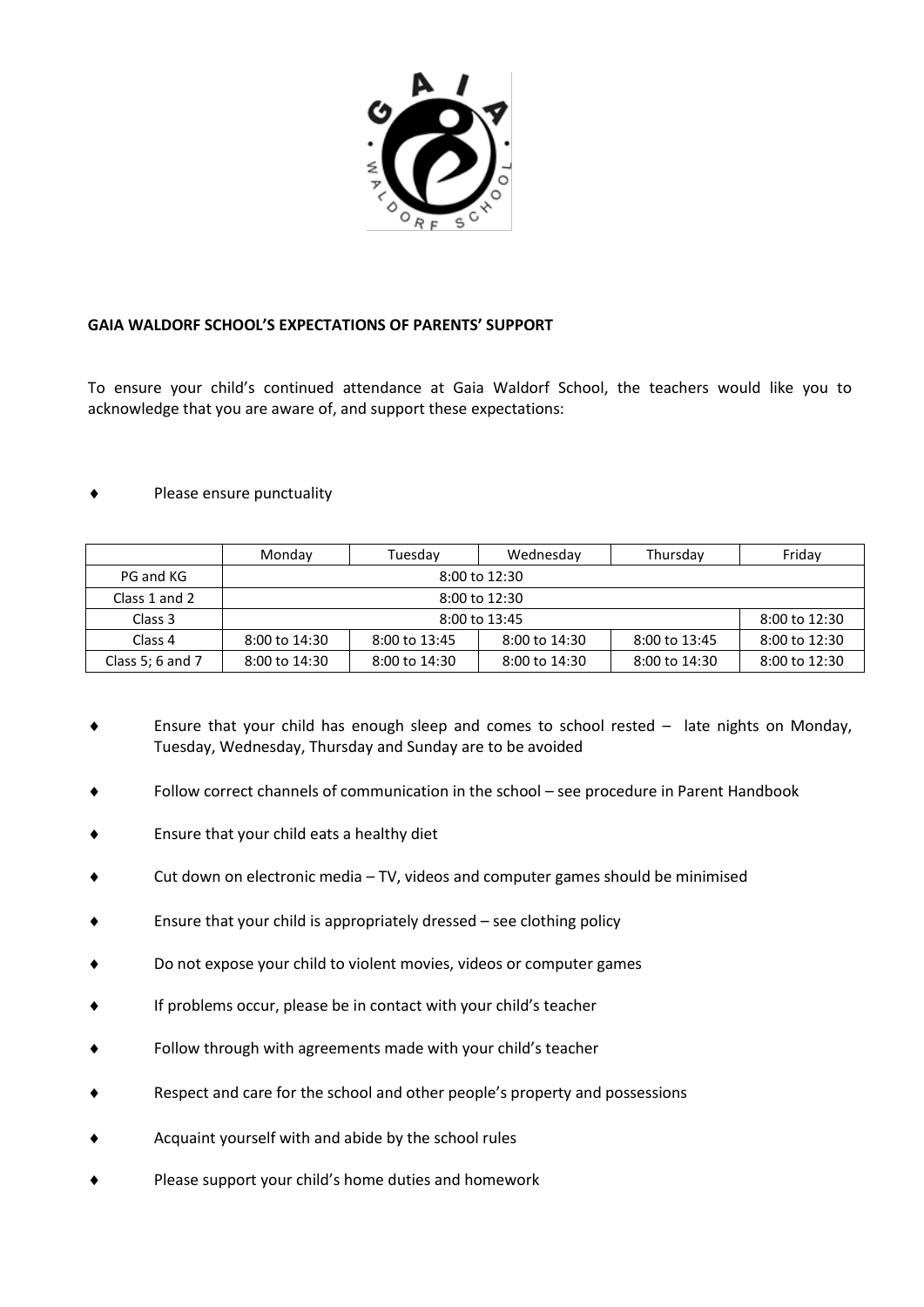- Children benefit greatly when they are prepared for school. The enthusiastic support of parents for the school and their child's teacher gives them the confidence to meet school life in every way. Critical discussion around the school and teachers in the presence of the child has a negative effect, and the school expects such discussion, should it arise, to be kept confidential and addressed directly to the child's teacher. Any financial questions are to be directed to the finance administrator.
- Acceptance of our Kindergarten pupils into Class One is subject to the School Readiness Assessment, eye, speech and hearing screening, discussion with relevant teachers and adherence to the school policy. Those families who are in arrears with their school fees won't be guaranteed acceptance into Class 1.

#### Parent

I acknowledge and support these Policies and Guidelines, and the school's expectations of parent support.

Full name \_\_\_\_\_\_\_\_\_\_\_\_\_\_\_\_\_\_\_\_\_\_\_\_\_\_\_\_\_\_\_\_\_\_\_\_\_\_\_\_\_

Signature \_\_\_\_\_\_\_\_\_\_\_\_\_\_\_\_\_\_\_\_\_\_\_\_\_\_\_\_\_\_\_\_\_\_\_\_\_\_\_\_\_

 $Date$